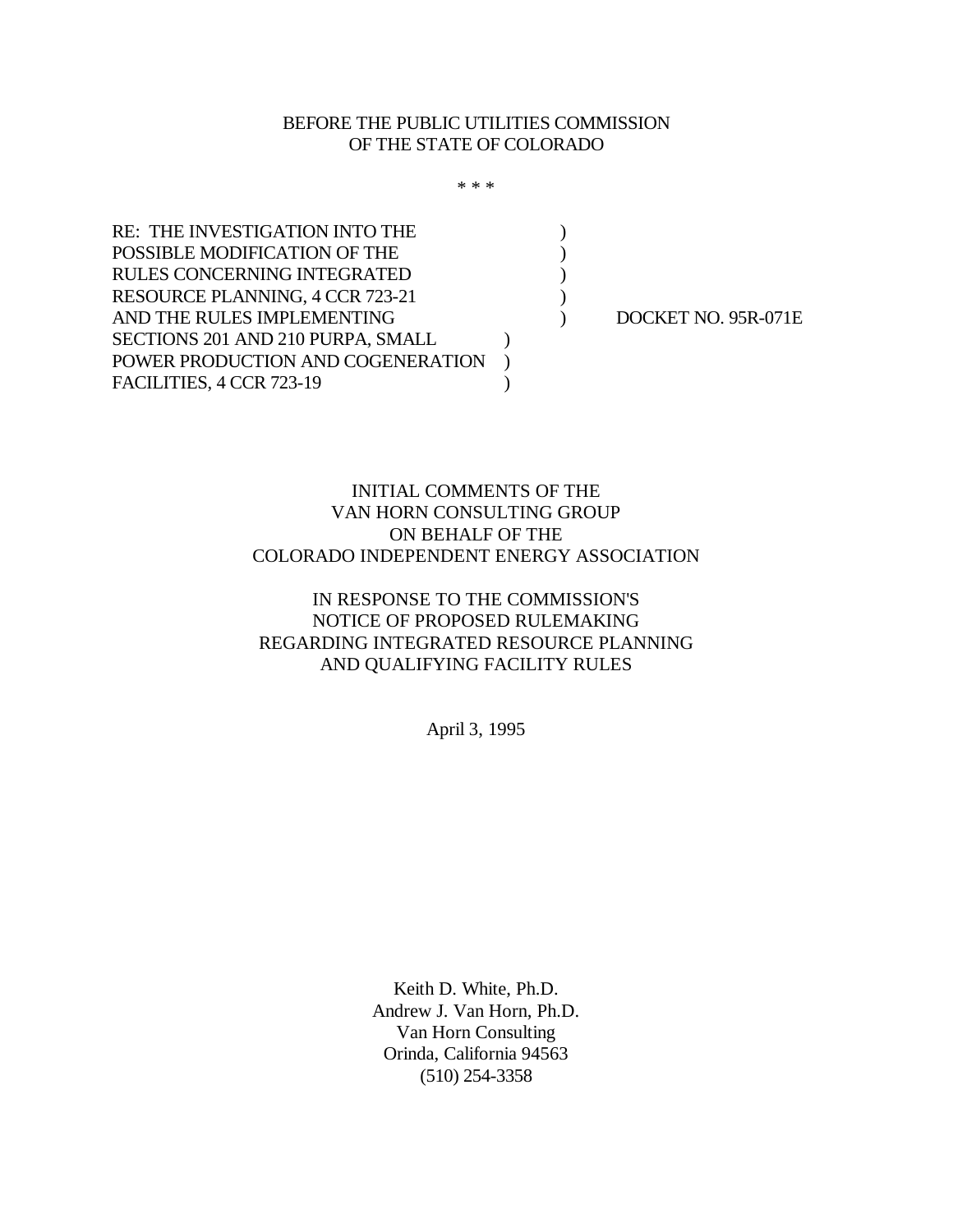#### **INTRODUCTION AND SUMMARY**

Van Horn Consulting (VHC) is pleased to provide the Commission with its comments. Our observations are based on our intensive participation in Public Service Company of Colorado's ("PSCo") integrated resource planning (IRP) process in Docket No. 93I-098E and on our familiarity with electric resource planning, energy and environmental regulation, and evolving competition in electricity and gas markets. These comments are submitted on behalf of the Colorado Independent Energy Association ("CIEA"), a non-profit corporation organized for the purpose of promoting nonutility independent power development in Colorado. CIEA's members include firms that own qualifying facilities ("Qfs") that currently sell electric power to PSCo, as well as firms that desire to develop Qfs and independent power projects that will sell their output to Colorado utilities.

The development of Public Service Company of Colorado's Integrated Resource Plan during 1993-1994, represented an important step in electric resource planning in Colorado. Yet, despite considerable public participation and review, the shortcomings and inequities of the initial IRP process favored the incumbent utility over other potential suppliers. As a result, in order to encourage potential suppliers that there can be a fair IRP process in Colorado and to foster the objectives of integrated resource planning, we discuss a number of areas where changes to the current IRP process are clearly warranted. The present IRP and QF rules also require alignment. Rule changes are needed to accomplish the goals of IRP and to comply with the requirements of the *Public Utility Regulatory Policies Act* ("PURPA") and the *Energy Policy Act of 1992* ("EPACT"). If these processes were to continue under current IRP rules, Colorado consumers would be far less likely to maintain reasonable electricity prices and to manage risks, than would be the case if the Commission corrects the procedures and faults in the initial IRP process.

Given the novelty and magnitude of the initial IRP efforts, it is not surprising that some problems were encountered. However, unless the IRP rules are substantially modified a number of the 73 respondents to PSCo's Request for Information (RFI) would be discouraged from taking the time or making the effort to develop bids in Colorado's subsequent IRP proceedings. In addition, modifications of the rules and adjustments to the IRP process can provide an important opportunity to deal simultaneously with two other significant resource planning problems. First, the relationship between the QF and IRP processes should be clarified, which would benefit all parties concerned. Second, the IRP process should provide for all-source bidding in a manner that encourages innovative, diverse resource options and serves as a responsible bridge, but not a barrier, to a more competitive power industry.

Key recommendations to the Commission, based on our participation in PSCo's 1993-1994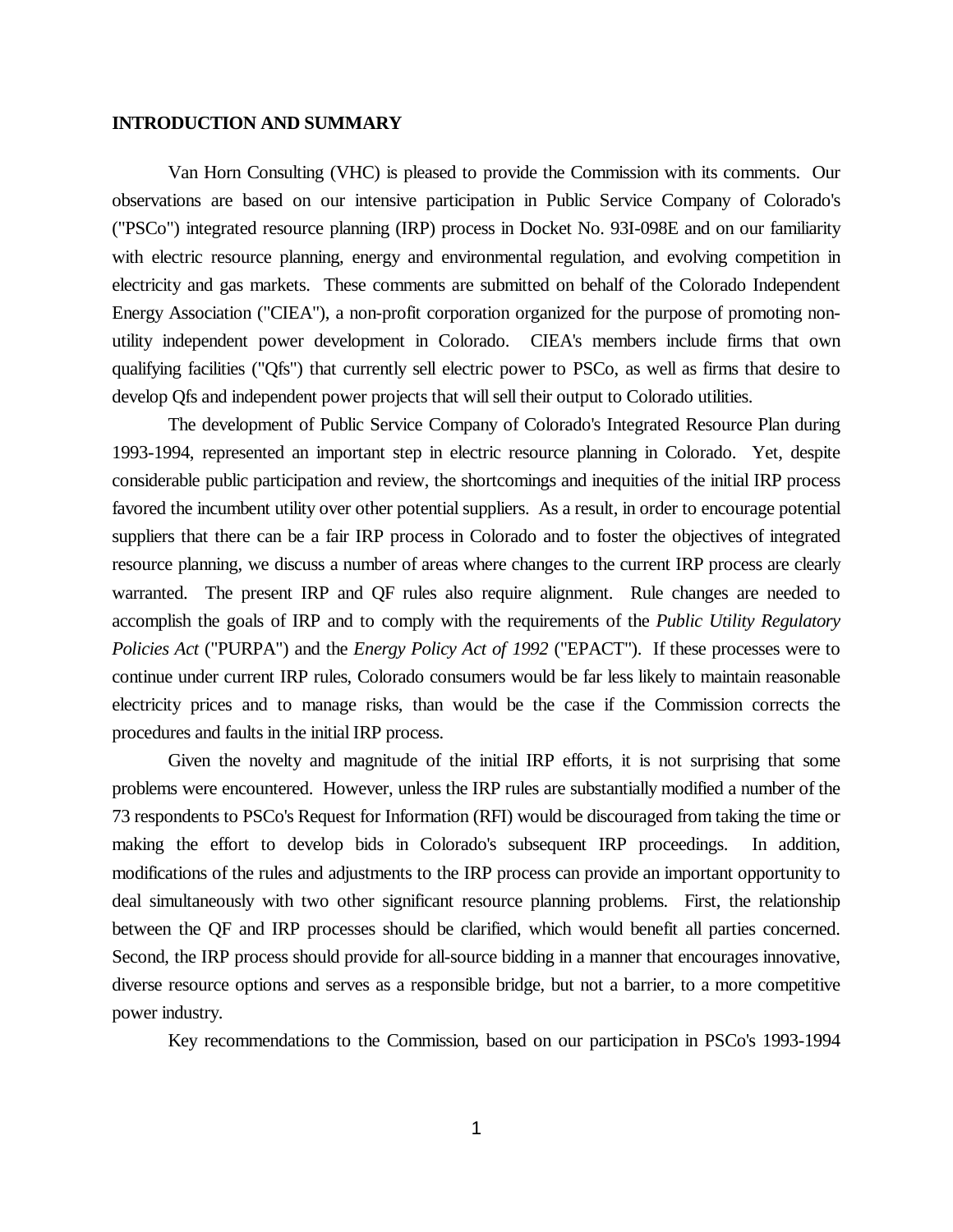IRP process include:

- introduce true all-source bidding with rules that foster fair competition,
- provide preliminary IRP assumptions, evaluation criteria and preliminary IRP results using generic resources in advance of all-source bidding,
- devise and test significantly different plans, rather than examining only variations of the utility's preferred plan,
- apply both near and long-term time horizons for comparing plans, in order to distinguish between near-term and long-term differences,
- represent capital costs consistently so that comparisons between utility resources and other suppliers are not made incorrectly, because of differences in the modeling representations of the costs, rather than in the costs themselves,
- after the 1995 RFP, apply the lessons learned in the 1995 QF bidding process to merge QF acquisition with the IRP process,
- maintain socially desirable programs; encourage supply diversity provided by technologies using renewable fuels and by appropriate demand side measures,
- employ impartial third parties and agreed upon criteria to review the feasibility and viability of all proposed projects, including the utility projects. Use a third party modeling "auditor" to work with the utilities to ensure that all-source bids are modeled and evaluated correctly.
- clarify performance and reliability measures in advance of all-source bidding,
- anticipate the movement to more competitive electricity markets, in order to preserve the goals of IRP,
- initiate Phase Two of this proceeding to implement rule changes based on the lessons learned in the initial IRP process.

Rule changes consistent with these recommendations will help to resolve the current mismatch between IRP objectives, the legal requirements of PURPA to purchase power from Qfs at avoided cost, and the implementation of current rules that could inhibit the realization of IRP objectives over time, unless they are modified.

Because of the movement toward more competitive electricity markets, the Commission should take steps to assure that a modified IRP process is consistent with likely structural changes in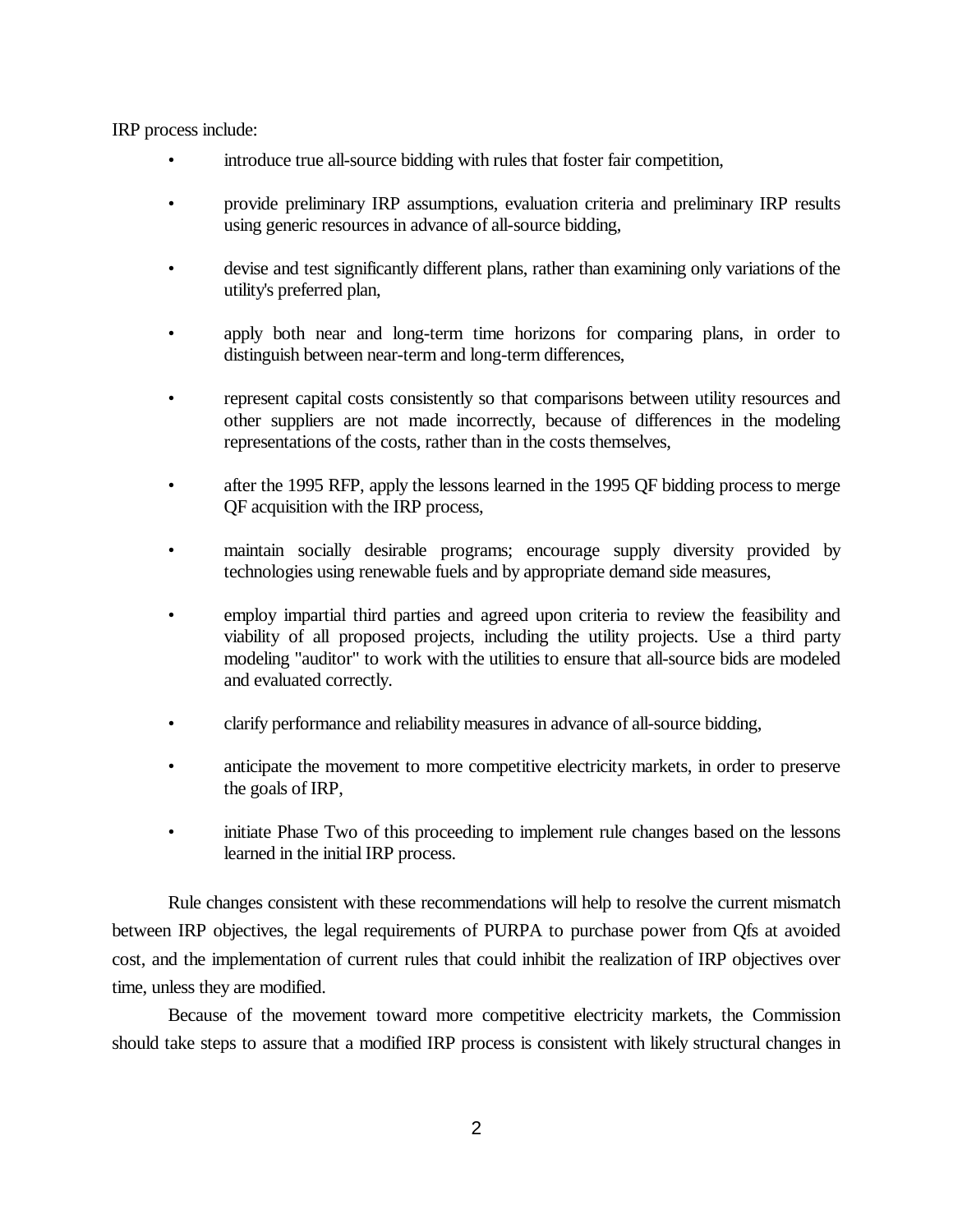electric supply and delivery, recognizing the unique circumstances of the Colorado electricity grid, e.g., the TOT constrained region, and considering existing generating resources and utility assets.

In keeping with the intent of the NOPR, our comments are directed at a broad range of issues, including the sequence of IRP activities and the information requirements needed to elicit competitive bids for generation. After the upcoming hearings, we urge the Commission to proceed to a second phase of this proceeding with a focus on implementing specific rule changes in the Resource Planning Rules, 4 CCR 723-21 and in the Rules Implementing Sections 201 and 210, PURPA, Small Power Production and Cogeneration Facilities, 4 CCR 723-19. When the next phase commences, we are willing to assist the Commission by providing proposed rules for consideration and participating as needed.

#### **OBSERVATIONS AND RECOMMENDATIONS CONCERNING COLORADO'S INTEGRATED RESOURCE PLANNING PROCESS, BASED ON PSCO'S 1993-1994 IRP.**

In this section we describe some key lessons from the 1993-1994 IRP process that are needed to improve the process.

#### Resource Needs Were Inadequately Defined Prior to the RFI Bidding.

If independent resource developers, such as the respondents to Public Service Company's "Request for Infomation" (RFI), are not given sufficient information regarding PSCo's future resource needs, they will not be able to tailor their offers to meet system needs. As a result of incomplete specification, PSCo's 1993-1994 RFI elicited a lesser set of options than should have been available. In addition, other aspects of the RFI evaluation, if continued, would significantly hamper the development of an efficient bidding process in the future.

In fact, there was no real "bidding" in the 1993-1994 IRP process, but "simply a request for information," with "PSCo's sole judgement" being the means of deciding which resources represented the greatest value to Colorado ratepayers. Prior to submitting RFI responses, potential respondents were not given adequate information regarding the types and timing of resources needed. RFI "bidders" were not given useful information that would typically be specified in a bid package or a Request for Proposal. The only information provided in the RFI solicitation was the total Megawatts of capacity additions estimated to be needed for the years 1990-2001 and a transmission map. Information was not given regarding:

- the relative needs for baseload, cycling, or peaking resources,
- the value of having new resources located in the TOT-constrained eastern Colorado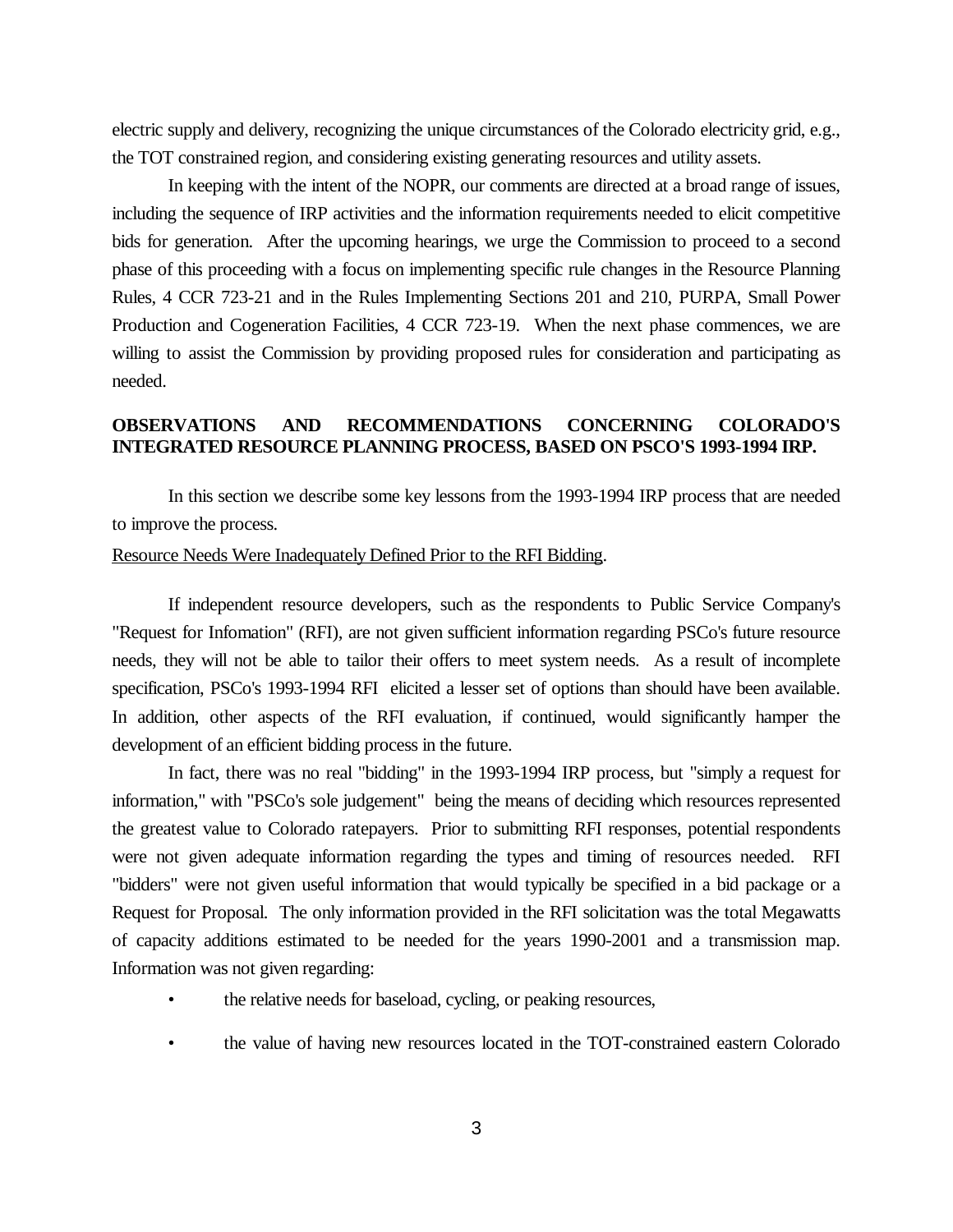area,

- the value and consequences of different degrees of dispatchability, including the value of being able to operate under automatic dispatch control,
- the most desirable resource locations,
- important transmission constraints and reasonable estimates of transmission costs for resources located in different areas,
- the desirability and consequences of firm pricing and of contract terms of various durations.

The lack of specific information permitted PSCo to reject numerous bids that didn't meet its unrevealed resource requirements and, thereby, gain a competitive advantage for its own plant proposals. The situation clearly becomes unfair when the utility has access to the RFI bid information, and it then revises downward the costs and adjusts the timing of its own preferred project without providing similar opportunities to bidders. PSCo's RFI process did not constitute a level playing field, nor did it elicit the informed bids it might have.

If the IRP rules are not changed to permit a fair competition by requiring utilities to provide adequate information to prospective suppliers, Colorado will not attract bidders and ratepayers will be deprived of potentially lower cost generation suppliers.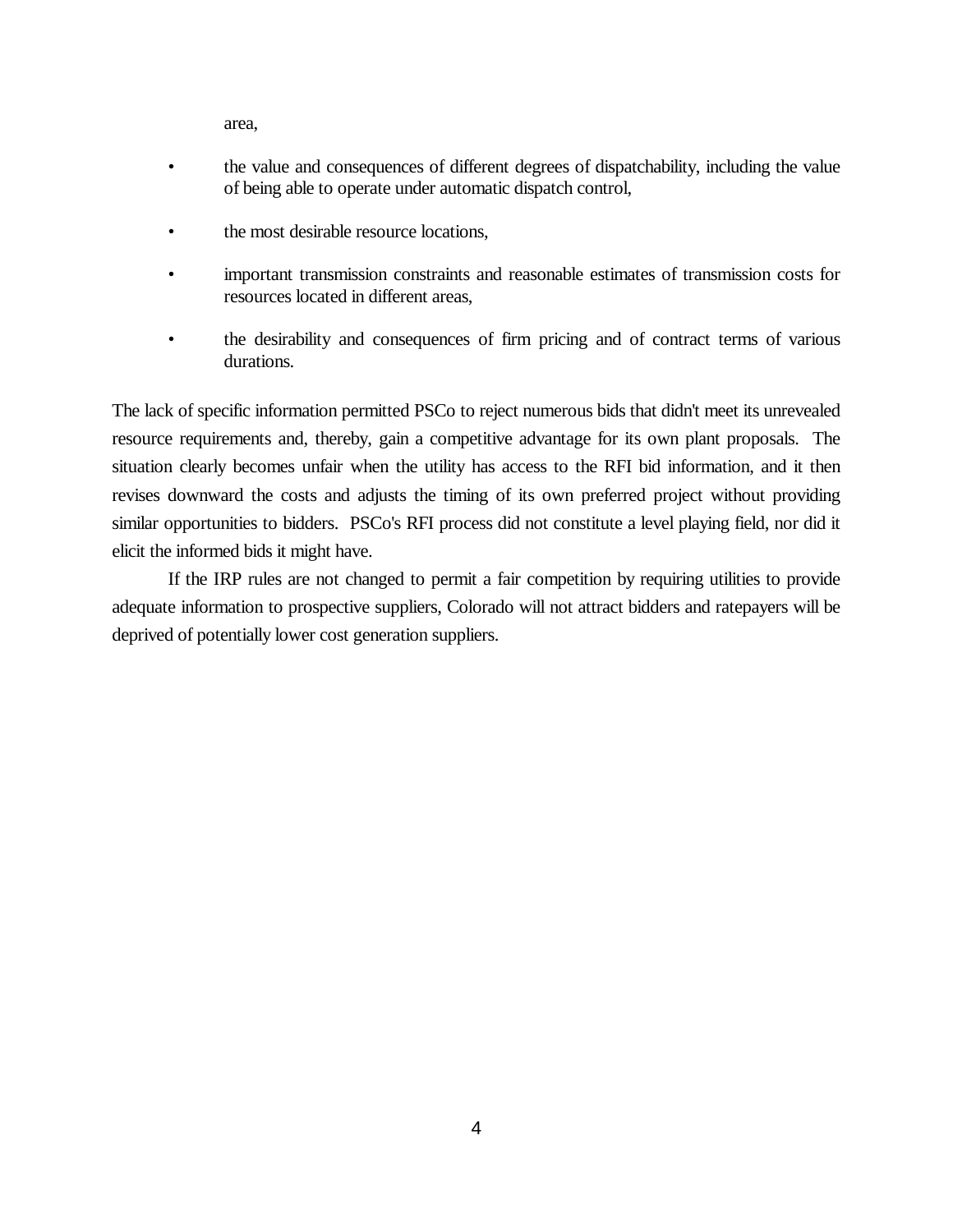#### Key Planning Assumptions Were Revealed Only After Competing "Bids" Were Received.

Besides not providing sufficient information on resource needs, information on broader resource planning assumptions was not provided to potential competing electric suppliers, i.e., either the RFI bidders or other interested parties, until after the RFI solicitation. PSCo provided this information one month later, when it presented its already-developed, favored plan in the Preliminary IRP. Examples of planning assumptions not available until the Preliminary IRP report was issued include: load and DSM forecasts, present and expected future characteristics of existing generation resources, important transmission and environmental constraints, adopted criteria defining adequate system reliability, the size and timing of power purchases under known contracts, expected QF capacity and its utilization, and DSM/renewable set-asides.

As an example, one controversial planning assumption was PSCo's criteria for reliability used to determine yearly capacity requirements. The reliability criteria used in the IRP were finalized only after the RFI bids were submitted and only after development of the basic plan favored by the utility. The reliability criteria were revised in the middle of the process, were complex and difficult to verify within the allocated IRP schedule and procedures, and might appear to a skeptic to have been revised to support the utility's favored plan. The occurrence of this situation reduced confidence in the process and in its results.

The lack of timely information on general planning assumptions further handicapped bidders relative to PSCo, and fostered unnecessary mistrust and voluminous information requests to clarify the evolving planning assumptions. How could bidders or others not suspect that, perhaps, PSCo was skewing the broader planning assumptions, in order to entrench its own favored options, after the opportunity for competing bidders to develop or revise their proposals had passed? The 1993-1994 IRP process made it very difficult to develop a constructive exchange of ideas among parties regarding planning criteria and assumptions, since lines had already been drawn, once the RFI bids were already submitted, and PSCo's preliminary proposed plan was already published.

#### PSCo's Evaluation Methods Were Inadequately Delineated in Advance.

In its IRP PSCo used a variety of methods for evaluating resources, starting with the standalone characterization and screening of individual resources and proceeding to more complex integrated, cost-driven analyses. These analyses were centered around optimized capacity expansion (PROVIEW) and production cost (PROSCREEN GAF module & MULTISYM) simulations. These simulations used a variety of constraints such as "must-run" dispatch and limits on which specific resources could be combined together and in which years. At various points before, during, and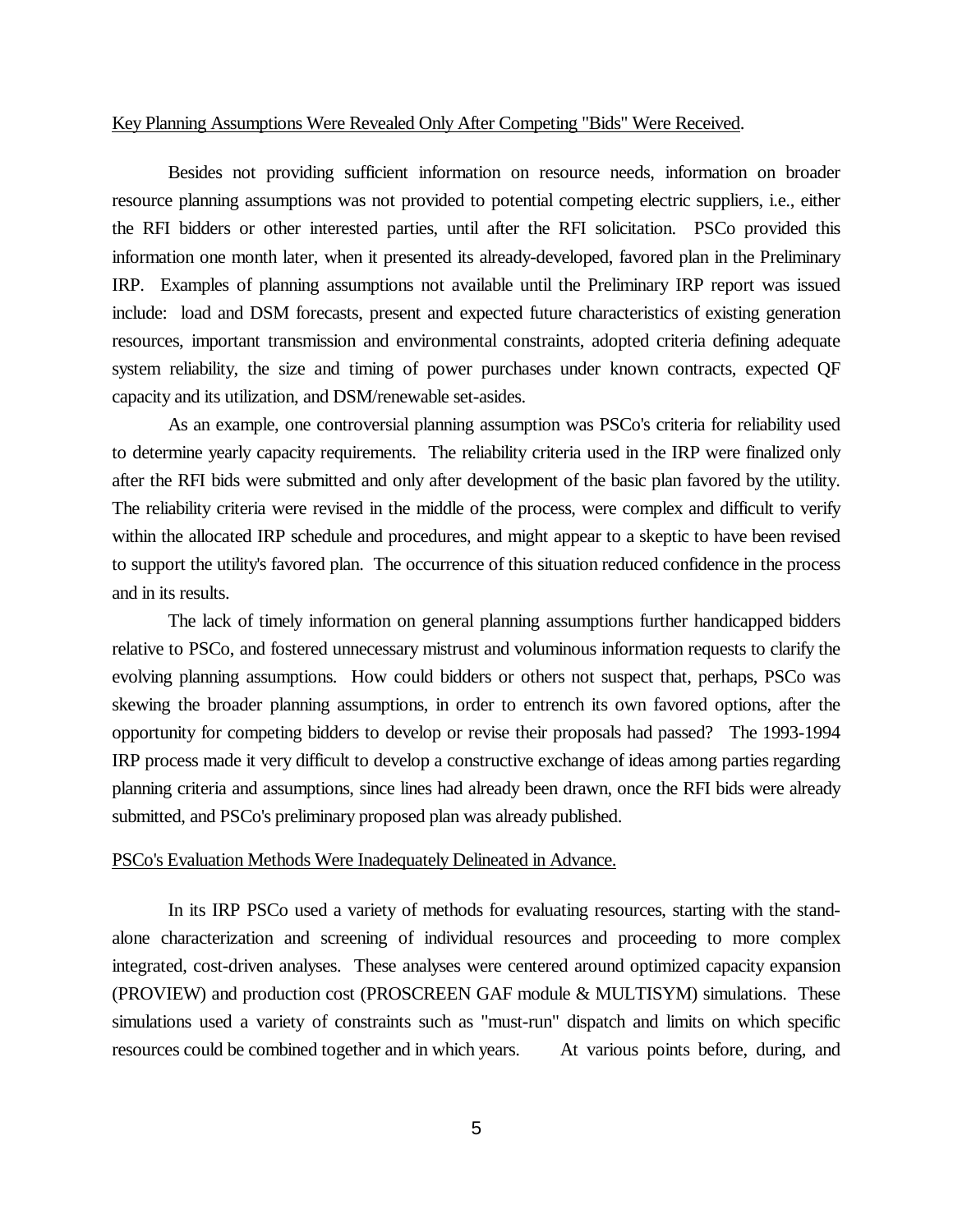after the capacity expansion optimizations, criteria other than those explicitly included in the optimization were used to eliminate or handicap particular resources. These criteria included additional transmission costs and postulated emission constraints or objectives.

Even though the quantitative evaluation methods and computer models applied by PSCo were similar to those used widely in the industry for electric resource planning, PSCo's process created three very serious problems:

- First, having no advance knowledge of how the complex evaluation process would be conducted and not knowing the criteria that would be applied by  $PSCo<sub>1</sub>$ <sup>1</sup> the RFI "bidders" were substantially handicapped relative to PSCo in developing their "bids" to compete with PSCo's proposed project.
- Second, an inadequate prior understanding and agreement regarding the application of various analysis methods by PSCo engendered suspicion and necessitated voluminous information requests to clarify the methods and to dispute what kinds of analyses were appropriate.
- Third, many parties attempting to follow this process in detail were unconvinced that PSCo's preferred plan would have "won" without the evaluation process being controlled by PSCo. Alternative proposals that might save ratepayers money were presented to the Commission in the IRP hearings. The Commission IRP decision strongly suggests that the Commission could not meaningfully evaluate the competing proposals due to the complexity of the modeling and presentation of the competing alternatives. Even now that a decision has been rendered, it is still not evident that the preferred plant choice actually "won" under PSCo's own, self-selected evaluation criteria, when compared to all alternatives.

### After Receiving RFI Bids PSCo Changed its Own "Bid".

After characterizing its proposed resource additions in the preliminary IRP, PSCo revised the characteristics in the final IRP. The most notable change was a substantial reduction in the estimated capital costs for PSCo's main proposed generating addition, the phased repowering of the Ft. St. Vrain (FSV) facility as a combined cycle unit. PSCo's overall reduction in costs included major increases in estimated hardware costs for FSV, which, however, were more than offset by significant reductions in

<sup>&</sup>lt;sup>1</sup>As pointed out above, these criteria were not provided prior to the RFI responses, and, moreover, the criteria themselves changed during the course of PSCo's evaluation. In addition, some of the criteria, such as those used to rank and reject proposed projects on the basis of their financial viability, were arbitrary and, in some cases, were arguably applied incorrectly.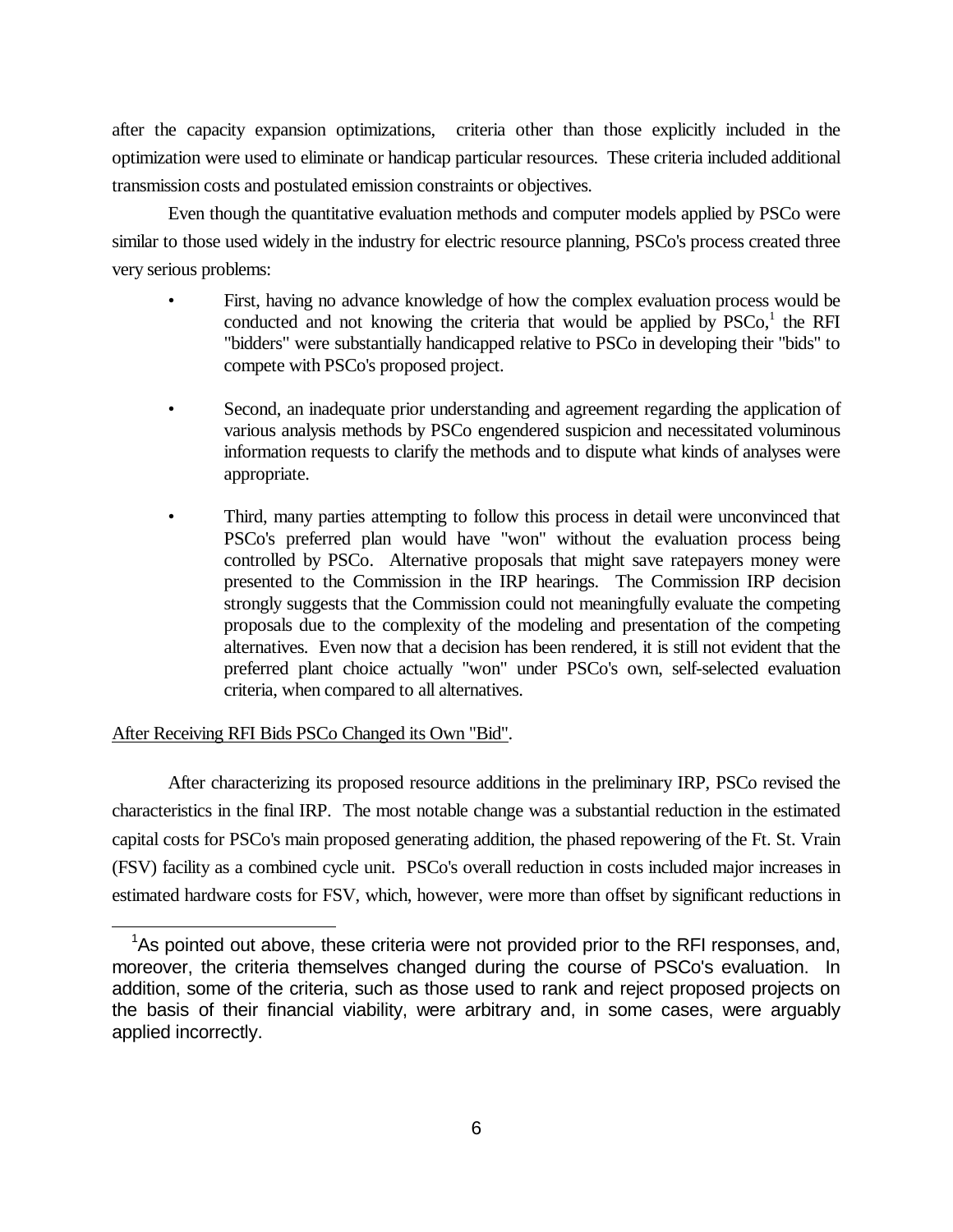estimated indirect construction expenses, gas supply costs, and transmission costs.<sup>2</sup> Thus, not only did PSCo have the advantage of knowing about its own resource needs, planning assumptions, and evaluation methods while the bidders did not, but PSCo also gave itself the opportunity to substantially revise its own "bid" after receiving the RFI responses.<sup>3</sup>

The inconsistent and inequitable treatment of the utility's own proposals vis a vis other proposals is not only perceived to be unfair, but unless the process is modified by revised rules, this inequity hurts any future bidding process and will inhibit the potential success of the IRP process in satisfying its stated objectives.

#### There Was an Insufficient Definition of IRP Objectives.

PSCo's IRP listed eleven IRP objectives. Among these objectives are minimizing total resource cost, minimizing impacts on electricity prices and the environment, maintaining reliability and resource diversity, ensuring flexibility in the face of future events, and maintaining company financial health.

Although each objective has merit, there were serious problems with the way the objectives were defined and applied:

- With the possible, but unlikely exception of total resource cost (see below), the objectives were not sufficiently defined to indicate how particular resources or multiresource plans could be evaluated or ranked. Neither the criteria for success nor the priority of objectives were defined -- certainly not at the outset of the IRP process and not much more so by the end of the process.
- Although no one plan could possibly be "best" at achieving each of the objectives, no method was established for weighing or trading off the different objectives. While this would have been a daunting task, the absence of discussion of the threshold for success or for relative importance meant that, in theory, the ranking or comparison of alternatives could be done post hoc, to justify any one of numerous similar plans.
- Only three plans, all very much alike (with FSV accounting for over 50% of resource additions through 2002) were considered in the limited and often qualitative discussion of how these plans would best achieve the objectives.

 $2$ It is not clear that PSCo's original cost estimate for the Ft. St. Vrain repowering would have passed an investigation and feasibility review of the type applied to the RFI responses.

 $3$ Again, it should be noted that bidders were asked only for a request for information, not for a request for proposals or for formal bids.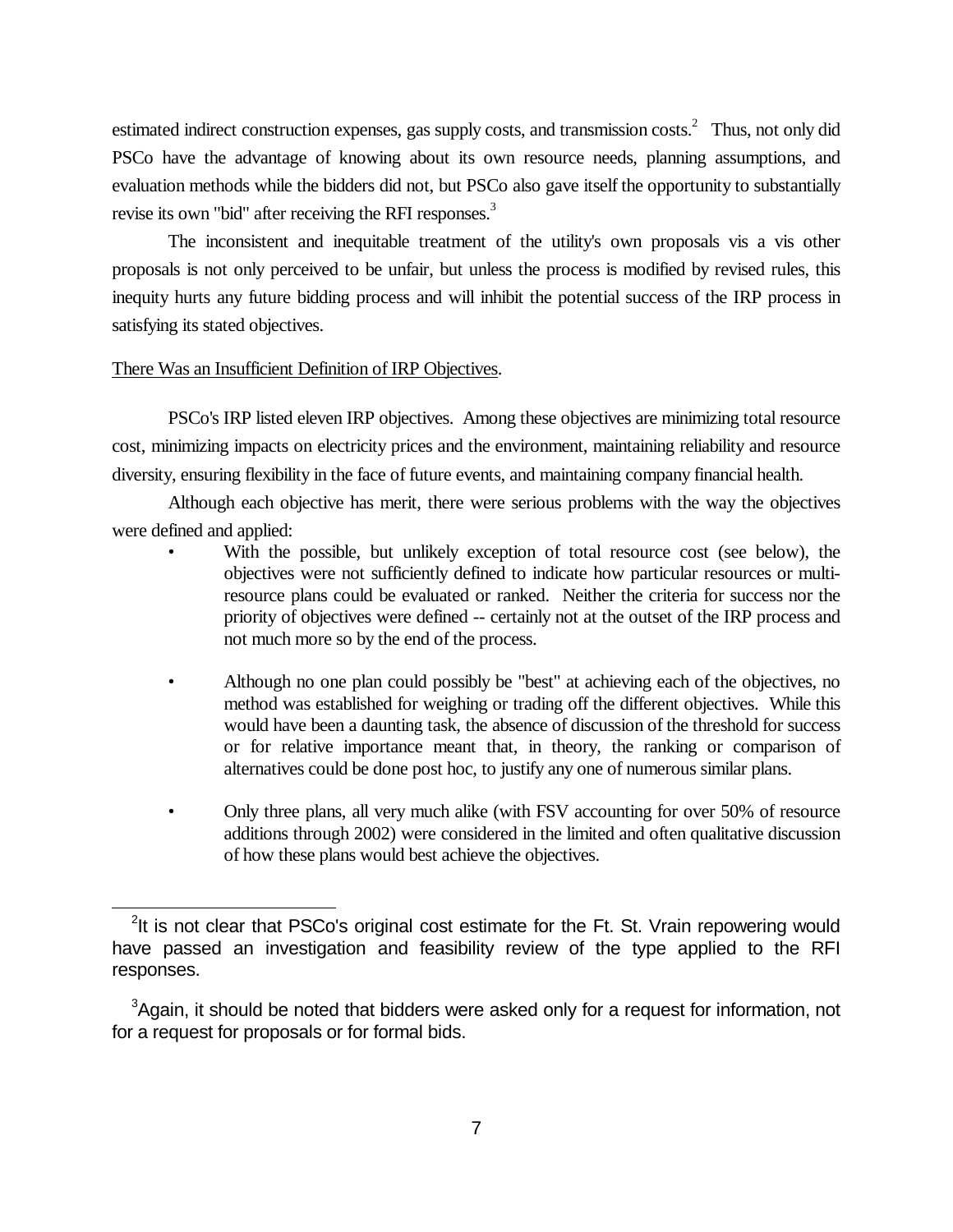Thus, no consistent method for determining how well different plans met the overall stated objectives was established. Neither before or after the RFI, neither before or after PSCo presented its favored plan, nor before or after different resources and plans were evaluated, were consistent comparisons defined or expressed. PSCo had broad freedom, after all "bids" were in, to define how the different objectives were to be measured and weighted, with the partial exception of Total Resource Costs.

In summary, parties interested in the IRP process had almost no idea how the objectives were to be measured or traded off, either at the outset or after all was said and done. However, no one who paid attention along the way had much doubt about what the final result would be.

#### "Total Resource Cost" Is An Unclear Measure, and It Was Used Inappropriately in Comparing Plans.

Among the various IRP objectives, minimization of total resource cost ("TRC", including utility and customer costs, and, theoretically, including societal costs) was apparently given the greatest weight. The optimization process was the main vehicle for justifying the combination of the different resource options into a preferred plan, and TRC played the dominant role in the optimization process for each alternate plan. This relative importance of TRC versus other objectives in both developing plans and comparing plans should have been clarified at the outset.

As defined and used in the IRP process, TRC had at least three very serious problems:

#### 1. The Use of Economic Carrying Charges to Calculate the TRC Understated the Costs of Utility Owned Resources.

The first major problem with TRC as used in the IRP process is that it represented capital costs for company-owned (rate-based) resources as back-loaded economic carrying charges (ECC) levelized over time, rather than as actual front-loaded year by year revenues required from ratepayers to recover capital costs. The ECC in any year theoretically represents the added (annualized) capital cost for building any particular resource in a given year relative to delaying that same resource, basically giving levelized real carrying charges, escalating in current year dollars. Because this results in back-loaded costs (expressed in current year dollars, flat costs in constant dollars), the ECC substantially understates the cost of a 30-year resource when costs are viewed over a 10 or 20 year planning period, and the ECC only gives the same net present value as the actual costs when the entire resource life is considered. This contrasts with the representation of capacity costs for most independent power projects, which were represented in PSCo's models as operating costs using the projected year by year stream of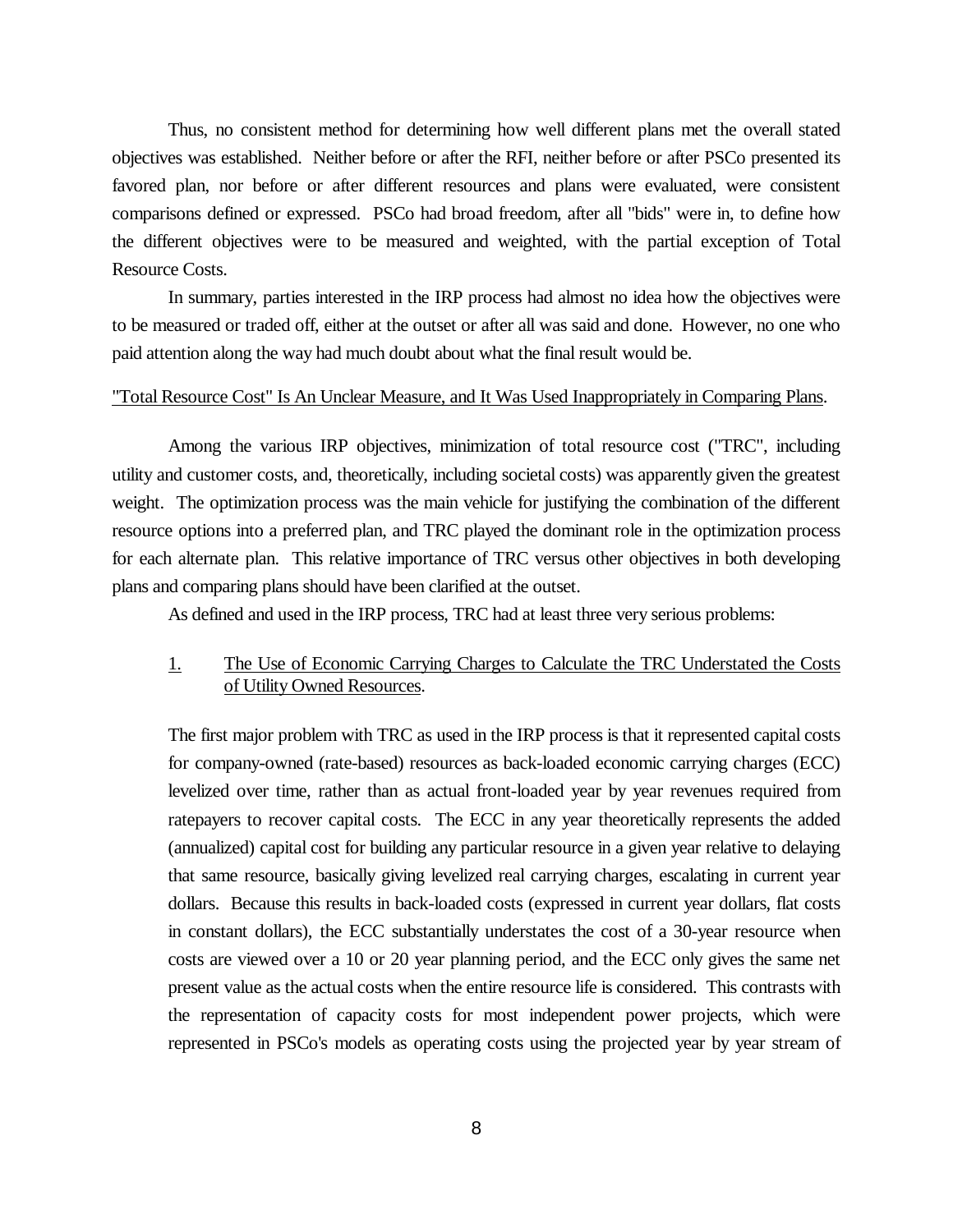payments. This method favors utility-owned resources and disadvantaged independent power projects, all else being equal. The implications of comparing company-owned resources and plans incorporating these resources, based on artificial back-loaded capital cost recovery were not revealed in a timely manner in the IRP process and were never agreed to by most parties outside of PSCo.

#### 2. End Effects Far in the Future Shifted the Overall TRC for Different Plans.

The second major problem with TRC as calculated is that it was based on not only the 20 year modeled planning period, but it also included an infinite "end effects" period. The end effects costs had a substantial impact on the overall TRC for the different plans examined. It was the lower end effects costs that caused the preferred plan to "beat" other plans that had lower TRC over the 20 year planning period (and much lower TRC over the first 10 years). This means that the benefits of the preferred plan, relative to other plans, will not occur until late in the planning period.

We have an imprecise idea of what will happen beyond 10 years, let alone 20 years. It is inappropriate to give so much weight to an infinite end effects period. A simplified methodology was used to calculate the "end effects" costs compared to the methodology applied for the first 20 years, further discounting the credibility of using different end effects costs to distinguish among candidate plans. The end effects costing using the PROSCREEN methodology assumed that resources in place in the last year of the planning period (2012) replace themselves in-kind indefinitely and that the last year's dispatch of the different kinds of resources is likewise perpetuated identically and indefinitely. This gives considerable undue weight to the modelled system configuration in year 2012, ignores the potential for future resource opportunities and resource combinations, and is strongly influenced by the absolute and relative escalation rates assumed for the different cost categories (e.g., capital, O&M, gas, coal), which are applied as constants to the indefinitely self-replicating capacity mix, regardless of possible interactions.

## 3. Total Resource Costs in the 10-20 Year Period Are More Uncertain Than in the First 10 Years, and this Uncertainty Should Have Been Reflected.

Costs in the 10-20 year period are more uncertain than those for the first 10 years, while costs estimated beyond 20 years are still more uncertain. However, costs beyond 10 years were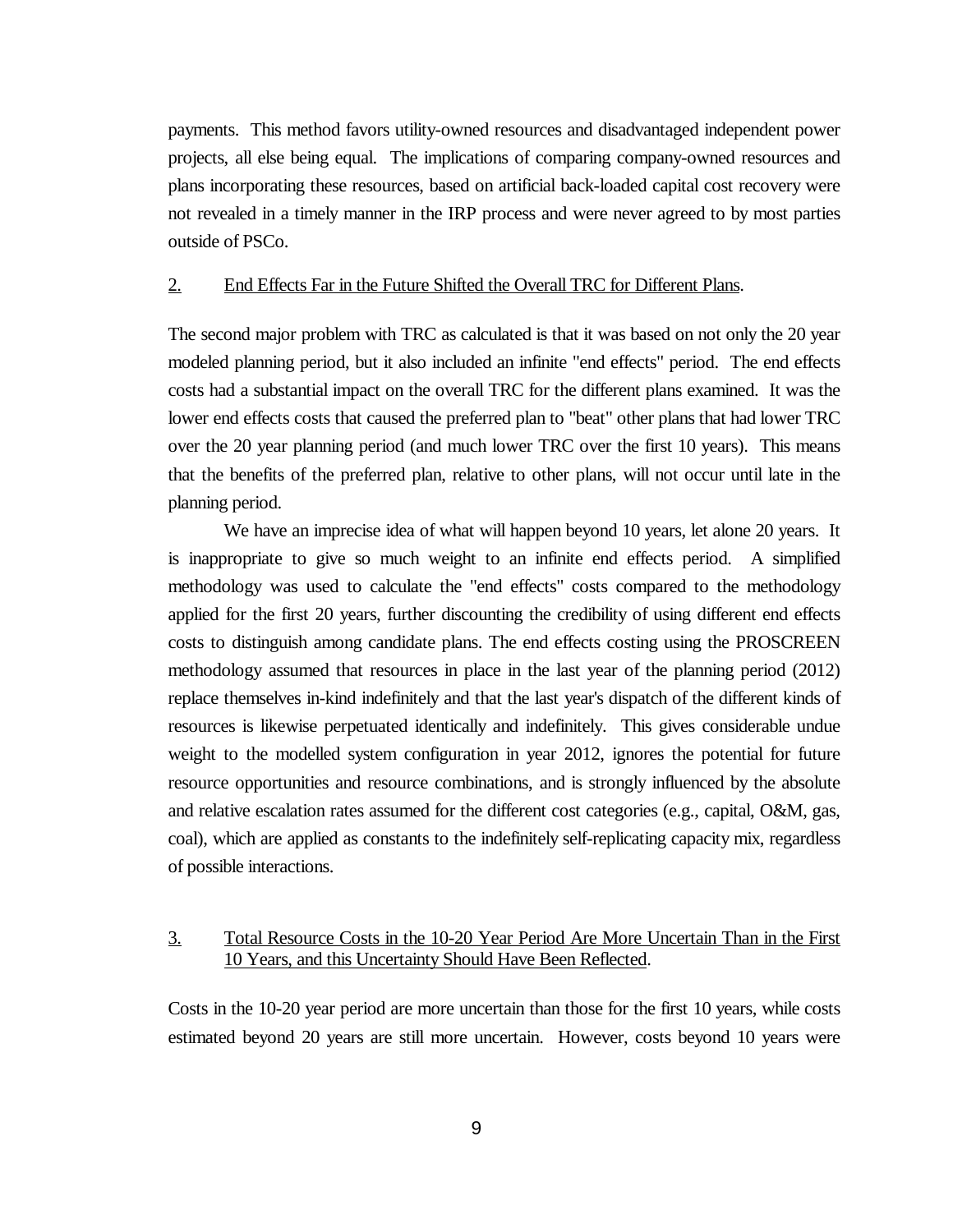calculated for inclusion in TRC using the same level of calculational detail as was used for the first ten years. Although these later costs are discounted to account for the time value of money, they are not discounted to account for their increasing uncertainty. Hence, the calculation of TRC almost certainly gives too much emphasis to the second ten years, whose costs are added to costs from the first ten years using only economic discounting at the weighted average cost of capital. In the later years of the capacity expansion simulation, the assumed resources available are generally more uncertain and would be available to all plans regardless of differences among those plans in the earlier years. Therefore, cost differences among plans in the 10-20 year period are influenced mainly by how precisely the accumulated, "lumpy" capacity additions among the different plans fit the very uncertain, but smooth longterm load forecast in each year, instead of being determined by the particular long-term resources available in each alternate plan.

For example, due to the sequence of capacity additions and constraints, the "small NUG" plan ended up having about 217 more MW added at Pawnee than the "preferred plan" by the end of the planning period. This result was stated by PSCo to require \$66 million more transmission facilities, even though the two extra NUGs added in the Pawnee area under the small NUG plan only amount to about 85 MW by themselves. Also, the small NUG plan ended up with about 100 more MW overall by the last year of the planning period, which entails additional capacity costs. How much weight should we give to long term (10-20 year) cost distinctions among plans, when these distinctions are driven mainly by differences in the sequence in which long-term, lumpy resource additions are selected from a common long-term resource pool to fit an uncertain load forecast? The situation is exacerbated when this sequence of additions is further restricted by constraints on which resources can be taken in combination with others and in which years.

A popular depiction of "Chaos Theory" uses the example where, due to myriad interactions that are poorly understood or unpredictable ("random"), a butterfly flapping its wings in, say, Hawaii could lead to a storm in Denver. The implication is that because this "causal" effect is intermediated by so many "random" interactions, we could never in reality predict the storm, even if we knew everything about the butterfly. Sometimes we can step back, evaluate, and convince ourselves that the near-term differences between two alternate plans really are the cause of long-term differences calculated via computer models, but sometimes we cannot. If not, just as we are probably fooling ourselves into believing that we can predict a storm based on the butterfly's behavior, some minute differences between two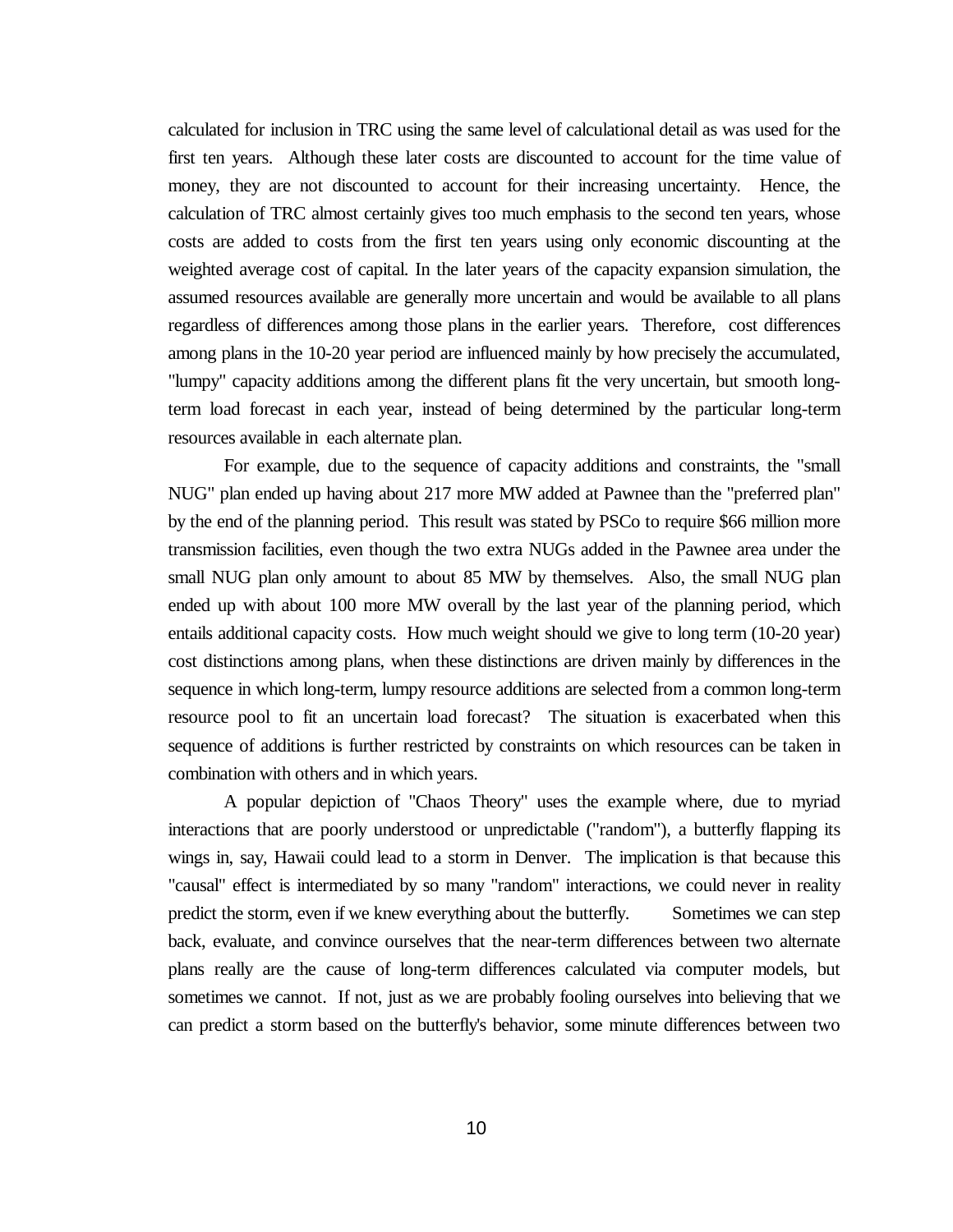plans do not provide a sound basis for choosing one over the other. This was the case for several of the comparisons of alternative and preferred plans, where the differences were greatest far in the future, and, yet, were relied upon to claim a preference for one plan over another.

## The Evaluation of Uncertainty Was Inadequate and Focused Only On Similar Plans that All Included PSCo's Preferred Resource.

It is undisputed that electric resource planning must consider a considerable range of uncertain future conditions and good plans should be expected to perform acceptably over a range of future conditions. Of the eleven objectives PSCo established for its IRP, one objective directly relates to performance of plans under uncertainty ("ensure flexibility for responding to future unknowns"); another objective has as its major rationale the assurance of adequate performance across a range of uncertainties ("use a diverse mix of resources and technologies"), and another objective implies that the IRP plan should possess the ability to perform adequately over a range of uncertainties ("develop a sustainable plan").

Unfortunately, there was no clear delineation, at the start of the IRP process, of what key uncertainties should be considered, or what weight each should receive in meeting these objectives. The main sensitivity analyses in the IRP were described only well after the RFI bids were submitted, well after PSCo had presented its own favored plan, and even after the analysis and rejection of various options was well underway.

This after-the-fact process presented several problems. First, important uncertainties were not considered adequately. How about uncertain load growth (which the IRP rules specifically require be considered for the alternative plans)? What about technology improvements and competition leading to better options in the future, potentially stranding major capital investments? How about scrutinizing more carefully a shorter planning horizon, more in line with what is really going in electricity planning and energy markets today.

The unavailability of information from the preliminary IRP process prior to the RFI and the imprecise intent of the RFI limited the ability of the RFI respondents to propose projects that would best address key concerns about risks. The fact that the uncertainty analysis methods and results were presented only after the RFI bids were submitted and PSCo's favored plan was presented, created legitimate concern that the sensitivity analysis could be tilted in favor of PSCo's projects. Furthermore, the uncertainty analysis that was performed was of limited value, because all of the plans examined (Section 2.15.4 of Final IRP) were really very similar, with FSV repowering accounting for over 50%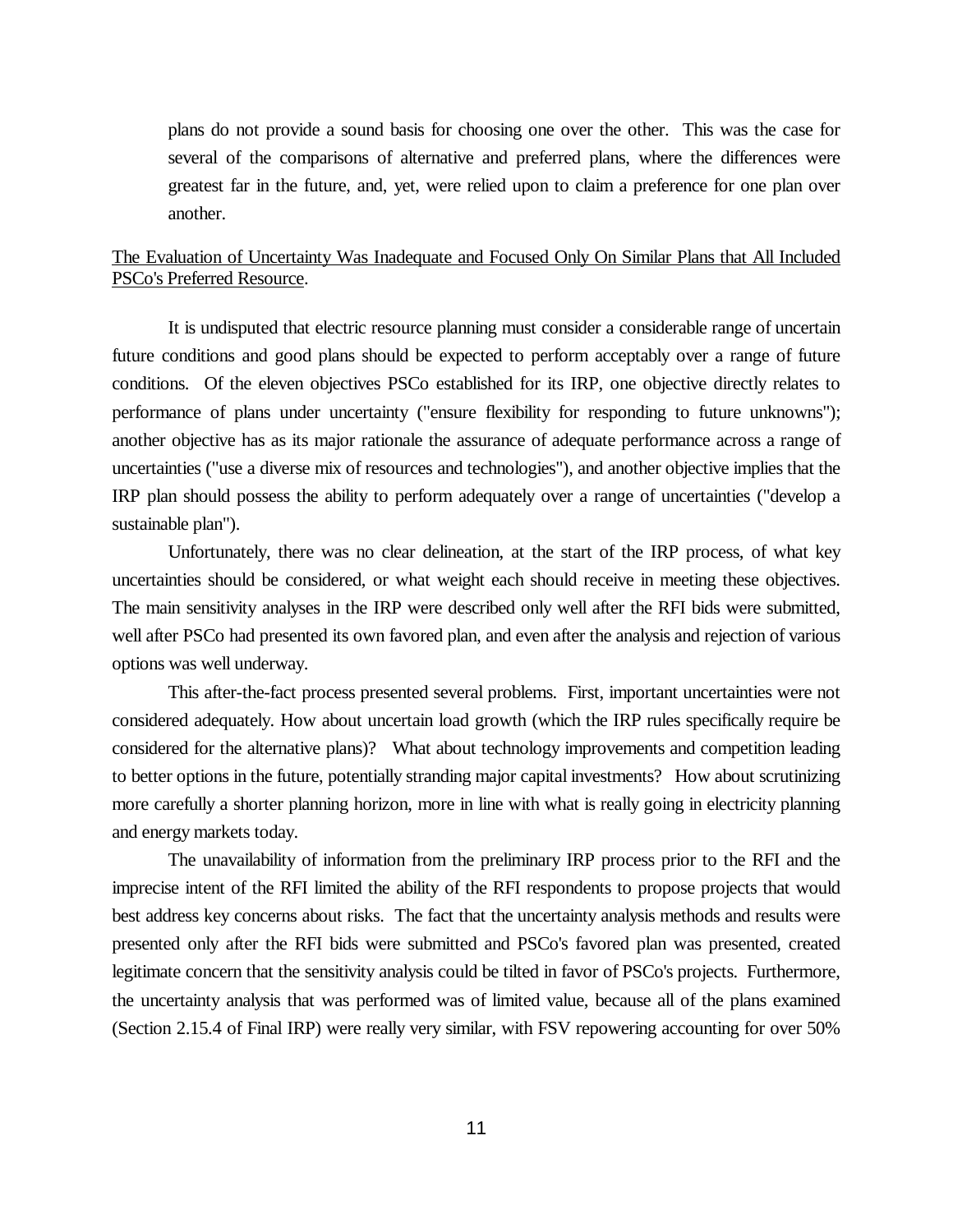of resource additions through year 2002. Different kinds of plans will perform differently under different conditions. However, if uncertainty analysis focuses only on a narrow range of plans, as it did in the current IRP process, it does not tell us much. $4$ 

## The Criteria for Feasibility Analysis Were Arbitrary and Used a Cookie-cutter Approach to Reject Some Viable RFI Offers.

PSCo and its contractors conducted feasibility analyses of various RFI offers. This led to some offers being substantially discounted or summarily rejected, because of developer inexperience, technological or permitting hurdles, or supposed "under-pricing." This judgmental review also led to significant cost adders being applied to some RFI offers, after the fact, for such costs as imputed transmission additions.

Feasibility analysis can be valuable, but who is to conduct the analysis and under what guidelines? Should PSCo's own proposed projects be treated in the same manner? -- which they were not. Should not someone besides PSCo evaluate Fort St. Vrain retrofit feasibility and performance assumptions; FSV capital costs including hardware, labor, and indirect costs; the allocation of future gas supply costs to FSV; and transmission costs for PSCo-proposed resources versus other resources?

If PSCo is allowed to judgmentally determine the feasibility and cost for its own project and also for all the bids, is there, in fact, a competitive bidding process or is that process a subterfuge? In PSCo's initial IRP the RFI process was poorly executed and must be redesigned, if it is to be meaningful.

<sup>&</sup>lt;sup>4</sup>The IRP really never dealt with the issue of how to compare firm versus non-firm priced resources. In fact, the limited "high capital cost" and "high fuel prices" sensitivities that were examined showed the "preferred plan" not to perform well relative to some other plans. If these other plans had not included FSV (which was slightly delayed in those cases), the alternate plans would have performed even better. The unanswered question is, how much weight was given or should be given to these and other sensitivities?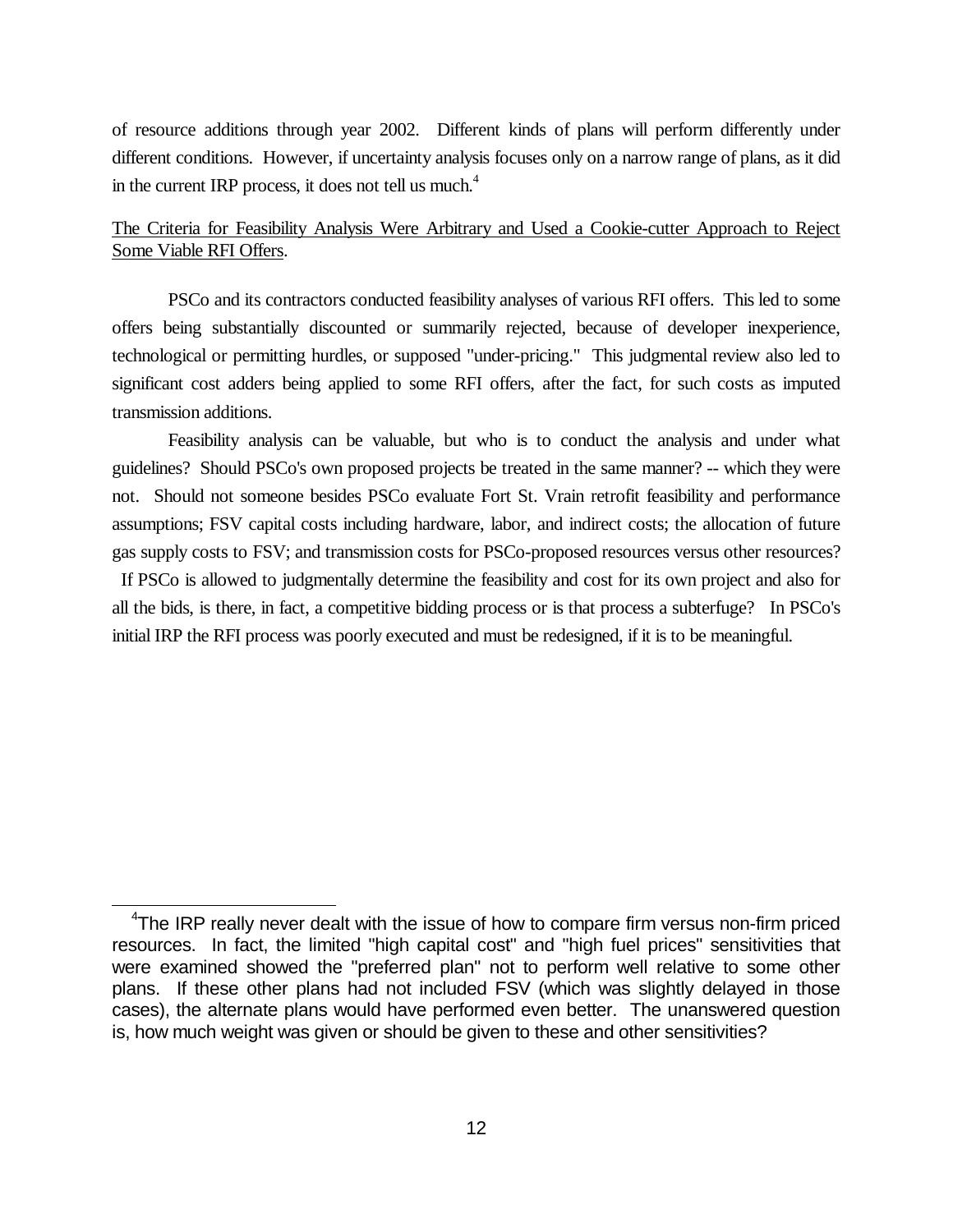# **RECOMMENDATIONS AND AREAS OF CONCERN FOR PROPOSED RULE MODIFICATIONS.**

Specific goals for improving the IRP process should be to:

- fix problems encountered in the initial IRP,
- introduce true all-source bidding with rules that foster fair competition,
- maximize opportunities for constructive cooperation and exchange of ideas,
- consider mechanisms for encouraging competition consistent with evolving energy markets and the particular circumstances in Colorado,
- provide mechanisms for promoting long-term social objectives such as environmental protection, demand-side measures and efficient energy use, and the use of renewable resources,
- integrate the IRP and QF processes in a workable manner that preserves the objectives of PURPA,
- do all of this in a manner that can evolve over time under changing priorities concerning competition, social objectives that are not adequately promoted under competition, and reduced regulatory oversight of some previously regulated functions.

Recommended areas for key improvements are discussed below.

#### 1. Introduce All-Source Bidding with Rules That Foster Fair Competition.

The IRP should require all-source bidding, in which all potential bidders are provided with sufficient information on resource needs, planning assumptions, and evaluation criteria to develop competitive and innovative proposals that are responsive to the needs of the overall electric system and Colorado customers. Bidding and any opportunities to subsequently fine tune selected bids should be extended fairly to include utilities and independents alike. Many states and utilities have prepared and evaluated comprehensive bid packages to solicit competitive offers.

Winning bidders, including the utility, if its bid is selected, must live by the terms reflected in the bid. Under the current process the utility has an incentive to low-ball its own cost projections, since it may later recover prudently incurred cost increases from ratepayers by requesting relief from the Commission. In such a situation third-party bidders bear a greater downside risk than the utility, since they are forced to internalize the uncertainty of cost escalations in their bids. At the same time, non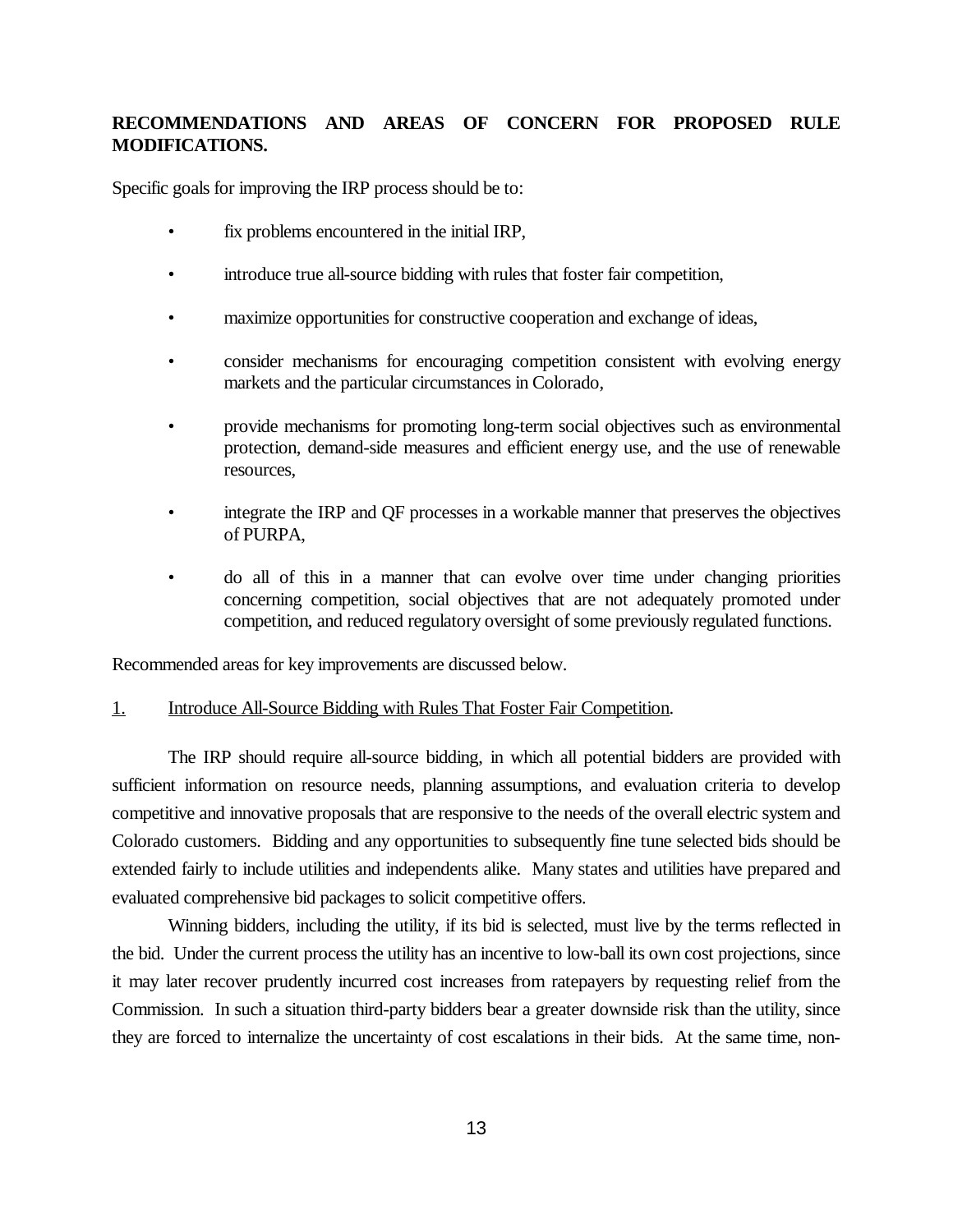utility bidders can reap greater profits than a regulated utility, and the utility should not be forced to bear undue downside risk, while earning only its regulated return. Various means to make the upside and downside risks borne by utilities and other bidders more symmetric, while protecting ratepayers, and methods for evaluating the risks associated with firm price bids versus non-firm price bids should be discussed in revising the rules.

Other issues that must be dealt with include defining criteria for triggering the bidding process in between formal IRP proceedings. For example, if the utility wants to add resources to prevent customer bypass, this situation should trigger a bid opportunity if the excess power from the resource will be sold into the transmission grid. A meaningful, all-source process that cannot be improperly circumvented is needed to encourage competition and meet the intended objectives of integrated resource planning.

## 2. Provide Preliminary IRP Assumptions, Evaluation Criteria and Results in Advance of All-Source Bidding.

A revamped preliminary IRP should be required that describes resource needs, planning assumptions, and key evaluation methods and criteria. This document would be a part of the all-source bid solicitation and would also provide two major benefits conspicuously lacking in the recent IRP.

First, timely and more complete information in a redesigned preliminary IRP would partially level the playing field by providing various participants with better information prior to bidding.

Second, the perspectives and expertise of the various parties, especially the utility, could be used in a more cooperative, less contentious environment to agree on planning assumptions, methods, and resource needs BEFORE the bidding process, and BEFORE various parties have committed to their positions.<sup>5</sup> The public process should be reformed to more closely resemble a bid conference, where prospective bidders have the opportunity to request more detailed information about the utility's resource needs, including model runs. This process needs to take place before the bids are submitted. A re-ordered, well-managed process should require less time and effort than the current process. Once the bids (including PSCo's proposals) have been submitted the potential for constructive cooperation regarding complex and judgmental planning issues is reduced. IRP Rule 5.12 requires that the utility justify all data and assumptions. For data and assumptions not dependent on particular competing proposals for future resources, it makes sense to take care of the most problematic aspects of justification before getting into the bidding and evaluation.

 $5$ We consider this re-ordering of the IRP process to be essential for IRP to satisfy its objectives.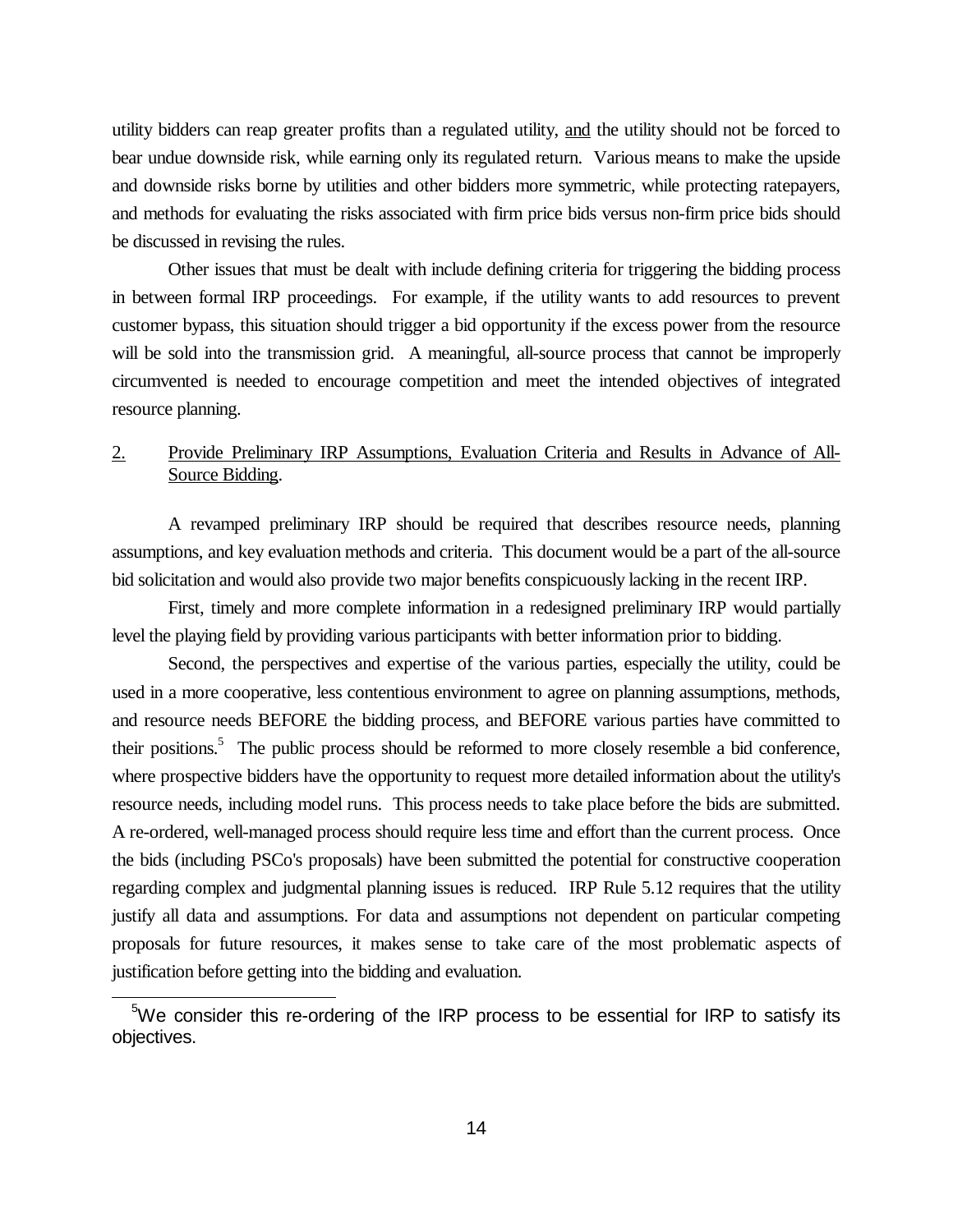Among other things, the preliminary IRP should describe:

- peak and energy load forecasts,
- historical and projected future availability and performance of existing system resources, including power contracts, QFs, demand side measures, and system generating units,
- reliability requirements/objectives and the method for measuring their achievement, including the contribution of individual resources,
- important transmission needs and constraints, especially as they affect siting and costs of future resources in different locations,
- operational definitions of IRP planning objectives (how, unambiguously, do we measure their achievement) and their interrelationships (e.g., relative weighing, quantification, trade-offs, hierarchy of objectives, etc),
- key uncertainties ("sensitivities") for which different resources and plans are to be evaluated (for example, high fuel prices, high capital costs, low loads, future toxics/ $CO<sub>2</sub>$  regulations, possible future resource options and improved technologies). The current IRP rules are vague about what uncertainties should be considered, but do call for evaluation of the different plans investigated under the different load forecasts, of which at least three (high, low, most likely) are required, although this was not done in the recent IRP.
- technology, cost and performance characteristics of generic resources that could be used in the preliminary IRP to develop plan attributes, including likely resource needs that would be provided along with other bid information.

There need to be stronger guarantees that the subsequent plan development/evaluation process treats all resource options fairly and consistently as required under the IRP Rules, following guidelines laid out in the preliminary IRP, which might include guidelines for subsequent information requests and model runs. If key data, assumptions, and methods are documented and agreed to before the bidding, there is less likelihood of voluminous information requests afterwards.

Because the utility would be a potential competing bidder, specific characteristics of a proposed project (such as a new generating unit proposed by the utility) would NOT be included in the preliminary IRP, to preserve confidentiality of information until after the bidding. Therefore, future system performance and resource requirements would be projected using generic resource characteristics, tailored to the specific utility system needs developed concurrently in the preliminary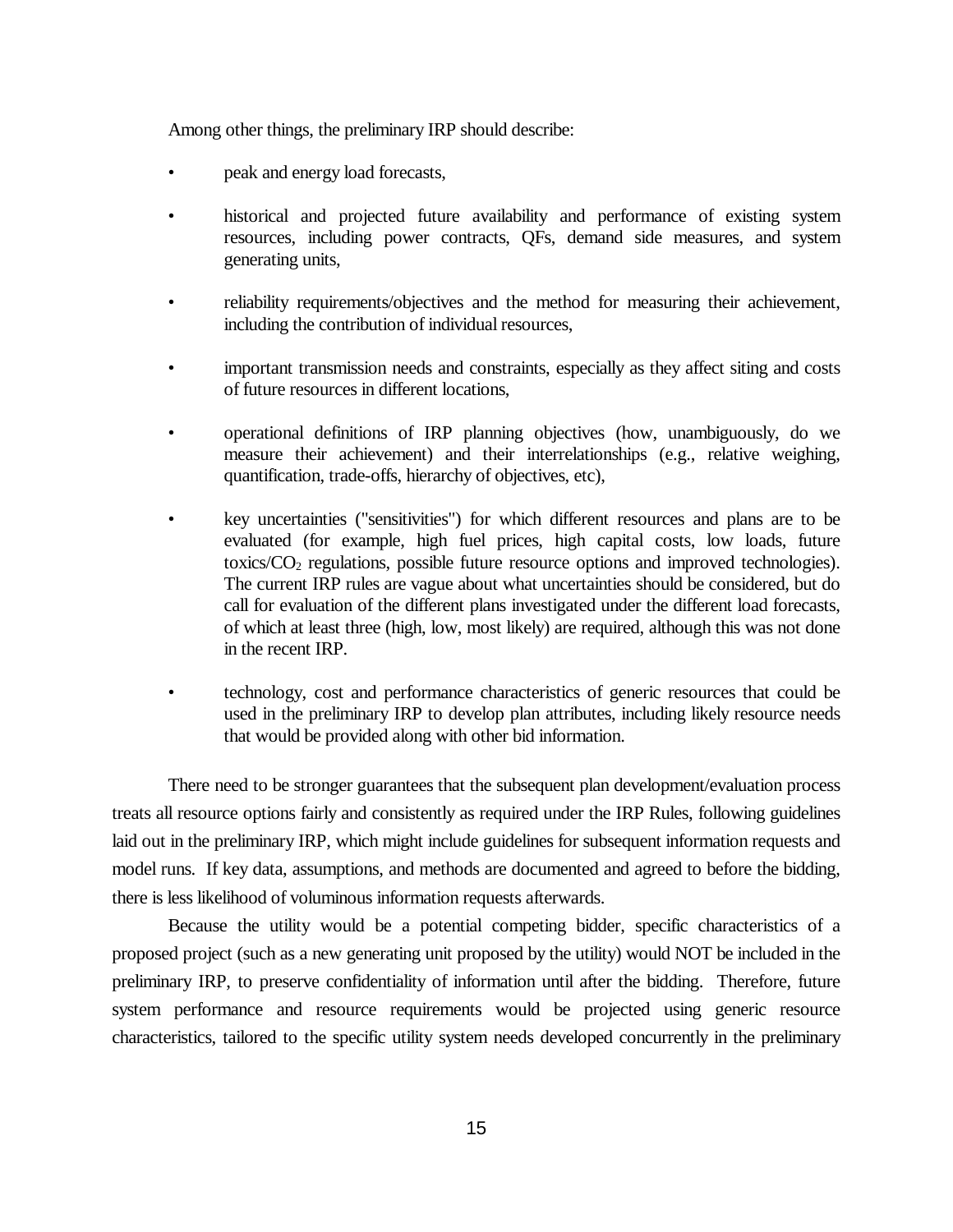$IRP<sub>6</sub>$ 

When the bids are evaluated, all proposals must be evaluated against the publicly announced criteria, which should not be fashioned after the fact. Moreover, the utility should not be permitted to lower its own bid during the evaluation process, unless other bidders are likewise given the opportunity to refashion their bids.

# 3. Devise and Test Significantly Different Plans, Rather than Examining Only Variations of the Preferred Plan.

Before deciding on a preferred resource plan, the IRP should consider, with adequate care and openness, several substantially different plans. If all plans evaluated and reported on in any detail represent only minor variations on a single favored plan, we can not learn much about how that plan compares to other plans, or how good that plan really is. This is particularly true for evaluation of uncertainties. The main thing we learn from sensitivity analysis is how the different plans compare across different uncertain future conditions, and if any plans have important Achilles' heels. If the evaluation of uncertainty does not include substantially different plans, the uncertainty exercise is hollow. In the current IRP, all plans included in the uncertainty analysis were similar, with Ft. St. Vrain repowering comprising over 50 percent of resources added through 2002.

## 4. Apply Both Near and Long-Term Time Horizons for Comparing Plans, in order to Distinguish Between Near-Term and Long-Term Differences.

The performance of candidate plans, especially their costs, should be reported for the 0-10 year, 10-20 year, and "end- effects" (beyond 20 year) periods, not just for all three periods combined. The relative performance of different plans in the different time periods should be compared, and plan optimization should not include end-effect costs as they were calculated during the current process. The end-effects calculation should merely account for demonstrable inequalities in the remaining resource value represented by the different candidate plans as of the last year of the planning period, rather than perpetuating minute differences in the last year that can swing the apparent value of one plan versus another, when, in reality, there is no measurable difference.<sup>7</sup>

 $6$ Doing away with the preliminary IRP, as has been suggested, is not a good idea. The interests of consumers and others in Colorado are best served not by protecting the utility from the participation of others during the planning and resource procurement process, but by achieving this participation in a more timely and constructive manner.

 $7$ Little or no weight should be attached to differences in end-effects costs that are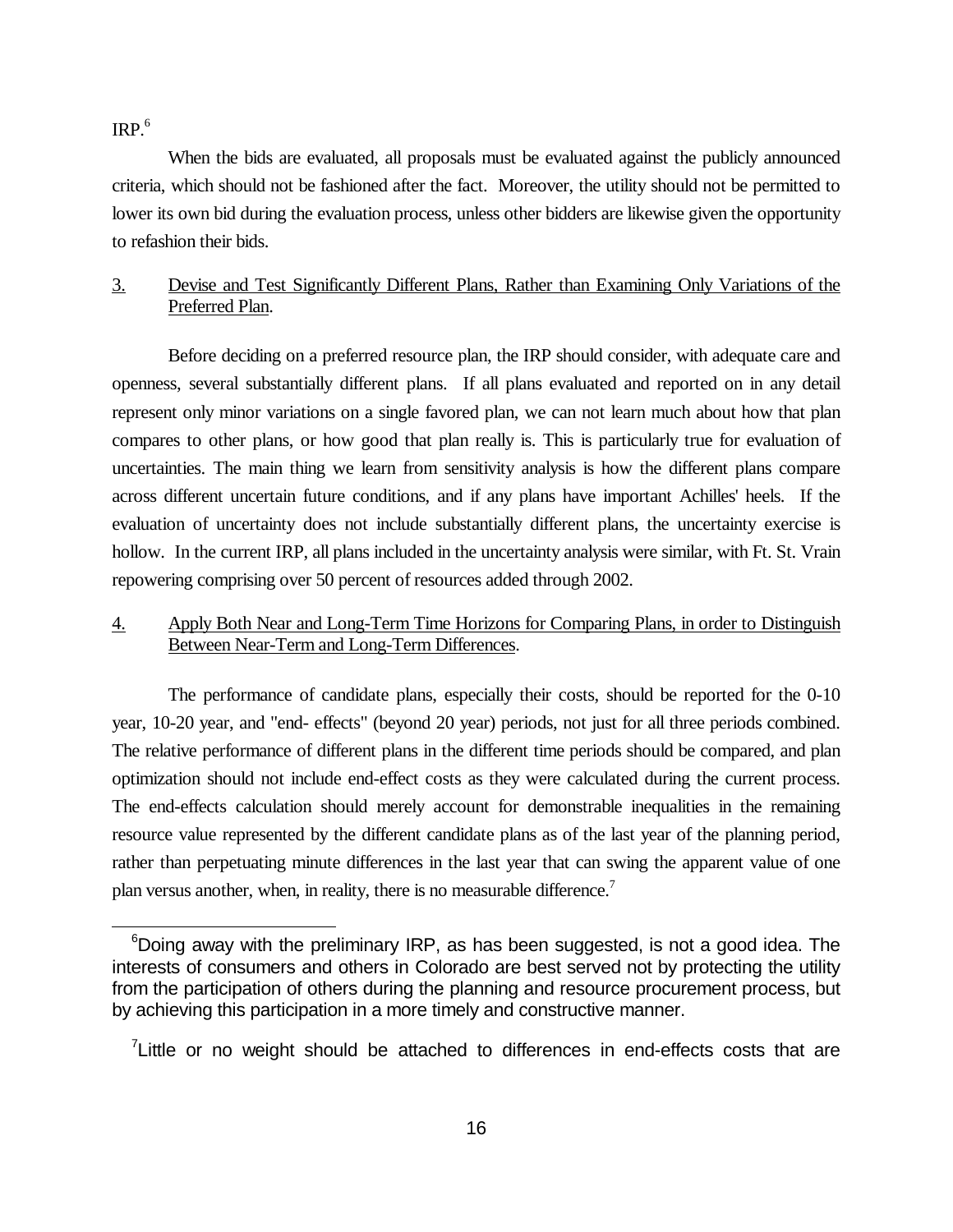If plan evaluation and optimization focuses on the 20 year time horizon and if this time horizon produces a substantially different ranking of plans than the 10-year horizon, then the 20-year result should only be given substantial weight if the factors leading to contradiction of the 10-year results can be shown to be reasonable and are specifically attributable to properties inherent in the different plans.<sup>8</sup>

## 5. Represent Capital Costs Consistently So That Comparisons Between Utility Resources and Other Suppliers Are Not Made Incorrectly Because of Differences in the Modeling Representations of the Costs, Rather than Differences in the Costs Themselves.

When different plans are compared based on their costs over the 10 and 20 year time horizons, capital costs should be represented as they would actually occur (i.e., as they would be recovered from ratepayers) on a year by year basis. Representing some costs on a year by year basis, while representing others by economic carrying charges, biases the comparison.

## 6. After the 1995 RFP, Apply the Lessons Learned in the 1995 QF Bidding Process to Merge QF Acquisition With the IRP Process.

After the completion of the 1995 QF RFP bidding process, the lessons learned in this process should permit QF acquisition to be merged with the IRP process, as part of future all-source bidding. In the future the avoided cost used to determine QF payments would be developed within the IRP process. Various options to satisfy the intent of PURPA to encourage diverse, small power production facilities and cogeneration should be considered, such as giving QFs appropriate credits/benefits or diversity set asides in the IRP bidding process. The 20 percent QF "target" discussed in the Commission's QF bidding decision was never required or intended under PURPA and is not needed, if QFs are included in an overall resource bidding process intended to benefit ratepayers by acquiring competitive resources.

# 7. Maintain Socially Desirable Programs; Encourage Supply Diversity Provided by Technologies Using Renewable Fuels and by Appropriate Demand Side Measures.

calculated assuming that final year resources and system dispatch are replicated indefinitely under generic cost escalation factors -- this is not useful and is not required under existing IRP rules.

<sup>8</sup>Only when the elements giving rise to the differences are distinguishable between two plans should weight be accorded to minor differences between otherwise equivalent plans.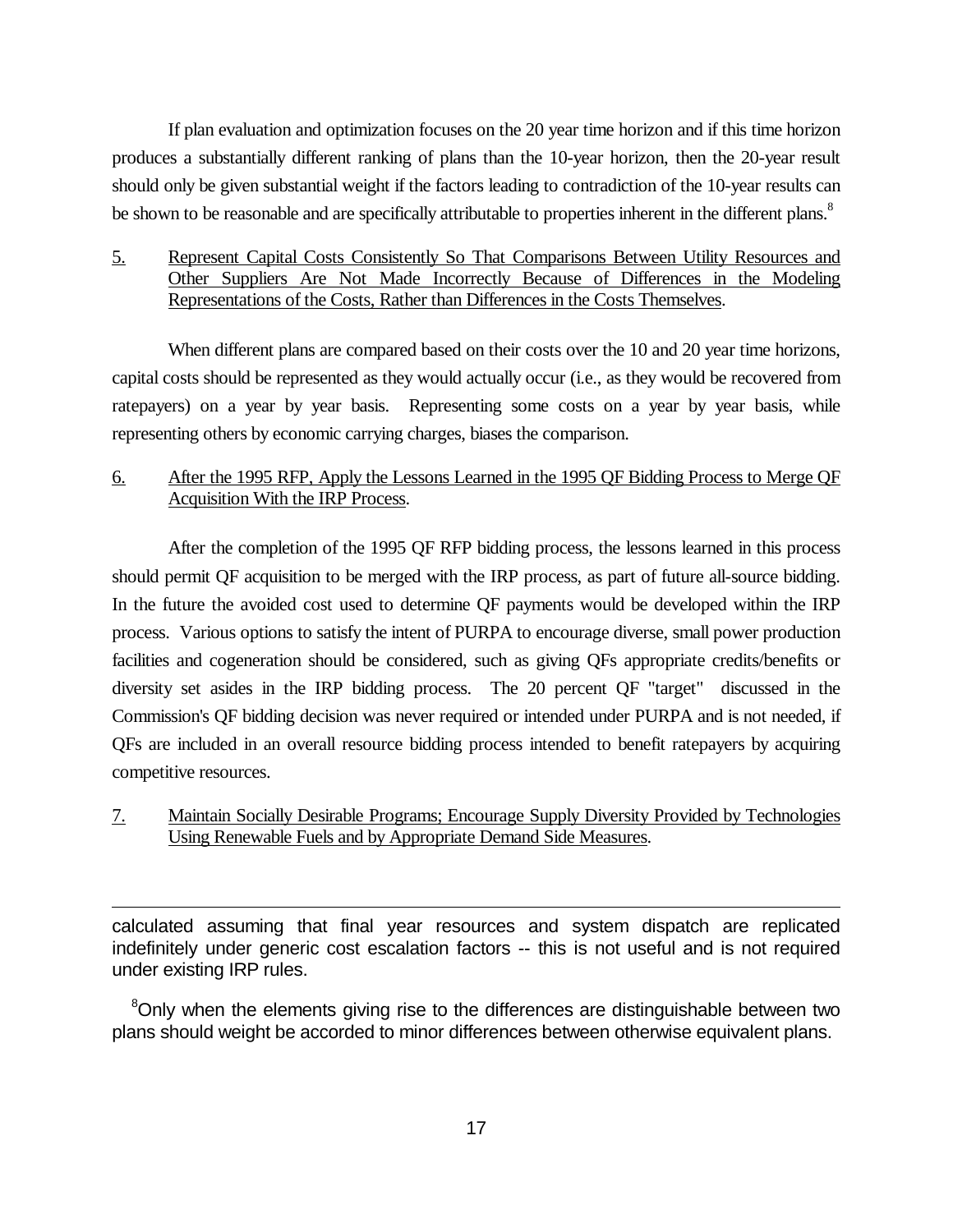One clear intent of the present IRP process is to ensure supply diversity including technologies using renewable fuels, to foster appropriate demand side measures and promote environmental benefits. These goals can be continued via set-asides specifying the quantity needed to meet diversity and other IRP goals. These set-asides could be filled by PSCo or by other parties out-bidding PSCo to fill the set-asides. If PSCo's options are not outbid, PSCo would meet the set-aside goals and would get assured cost-recovery via rates in a manner intended to have a neutral impact on PSCo's competitiveness. Any demand side or diverse technology/renewable supply options acquired in the overall open bidding process could be counted against the set aside goals. The set-aside quantities and any bidding adders or discounts applied to demand side and diversity/renewable supply side options could be revisited over time.

We stress the importance of maintaining these IRP goals, simply because the movement to competition means that short-term competitive conditions should not be permitted to inhibit the development and commercialization of diverse ways of meeting our energy needs over the long-term.

8. Employ Impartial Third Parties and Agreed Upon Criteria to Review the Feasibility and Viability of All Proposed Projects, Including Utility Projects. Use a third party modeling "auditor" to work with the utilities to ensure that all-source bids are modeled and evaluated correctly..

An independent third party should review bids for technical and financial feasibility and viability, including utility bids. The resource evaluation process should be designed to incorporate third party review at key milestones within the process, based on evaluation and review procedures developed ahead of time, as part of the preliminary IRP. An independent third party should also review the modelling procedures and monitor the analysis process carried out by the utility to compare resources. This "auditor" would provide a report to the Commission and interested parties, in order to address the complexities and resolve many of the substantial doubts about the treatment of the bids and the validity of the comparisons that arose throughout the 1993-1994 IRP process.

#### 9. Clarify Performance/Reliability Measures in Advance of All-Source Bidding.

How should utility and non-utility performance requirements be equalized? In an open bidding and evaluation process, there is no need to treat utility and non-utility resource proposals differently. In characterizing resource need (prior to the bidding) and in evaluating bids, proposed utility and nonutility resources alike should be assigned to categories based on their characteristics, including those affecting a resource's contribution to system reliability, such as dispatchability and location. To the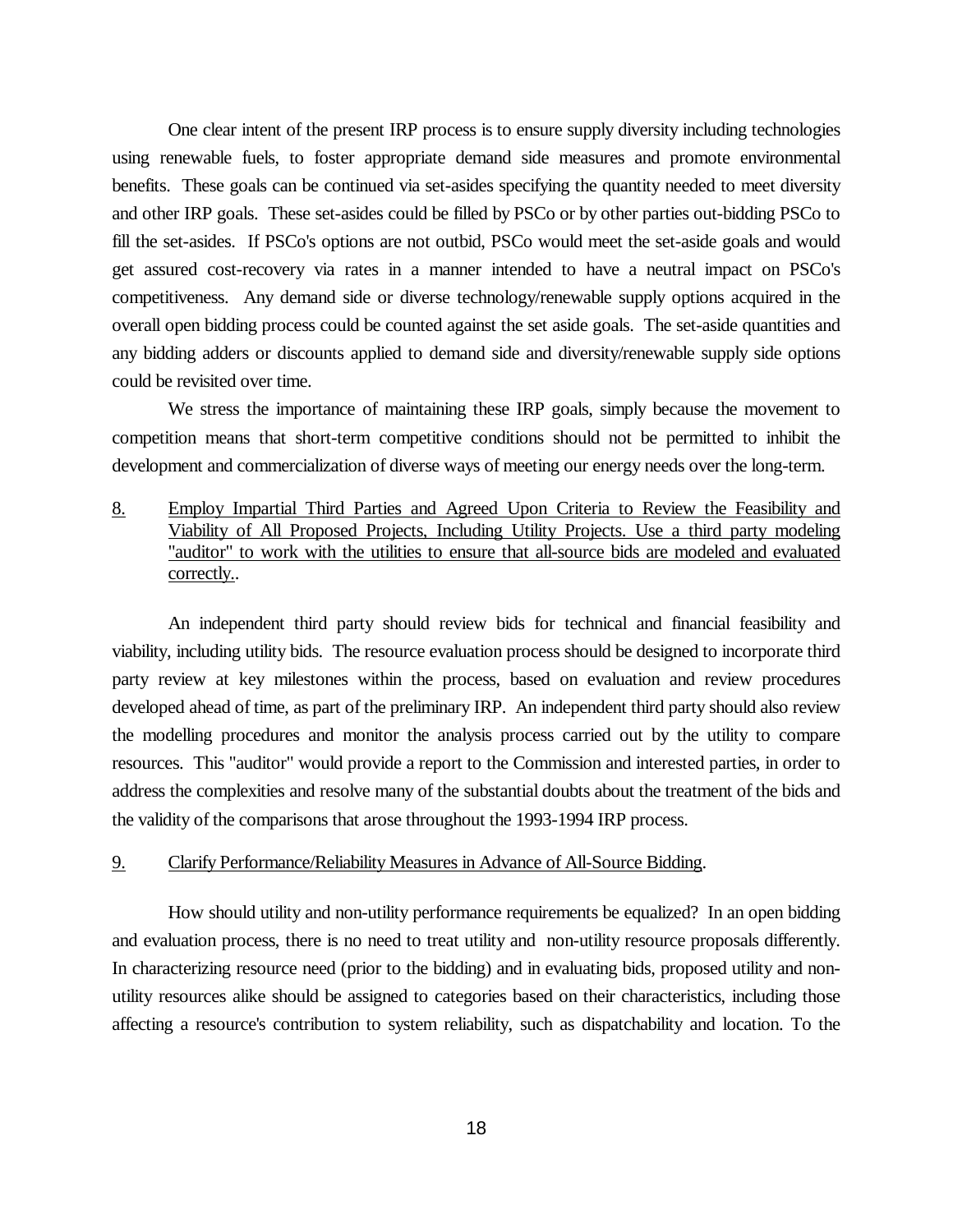extent that the preliminary IRP finds a greater need or value for resources with dispatchability or certain locations, this information should be disclosed to prospective bidders.

The independent third party technical/financial review should evaluate the risk of nonperformance for utility and non-utility projects alike. The utility should be given no additional, and no less, flexibility regarding deadlines and costs. The criteria for choosing resources having such flexibility, and the penalties for allowing such flexibility, should be the same regardless of ownership.

Who should bear the risk of non-performance? For utility projects this risk has historically been borne by both ratepayers and shareholders, often determined after the fact. For future utility and non-utility resources, acquired by bidding, risk allocation can made on an up-front basis, selecting from a varied set of bids with different risk characteristics. To the extent that contract prices are firm and penalties for non-performance are high, the ratepayer may bear less risk than historically. When a utility plant has a delayed in-service date, poor availability, or higher than anticipated costs, the consequences for the customer are no less severe than if a non-utility project were involved. The same applies, if there is a supply interruption. Ratepayer financial risk is increased any power producer is allowed to recover additional costs after the fact.

### 10. Anticipate the Movement to Competitive Electricity Markets, In Order to Preserve the Goals of IRP.

"Let the market decide" is a refrain that will have important implications for IRP. In a fully competitive industry the necessity for an IRP process and the ability to achieve some of the goals of IRP are in question. However, regardless of how fast competition arrives and despite the several forms a restructured electric industry might take, issues concerning possible "stranded costs," the necessity for a protracted IRP and bidding process, and the maintenance of the goals of the IRP process will each need to be addressed. An open, all source bidding process developed as part of the IRP will better position Colorado to achieve the goals of IRP and to prepare for the transition into a more competitive electric marketplace. Correcting today's regulatory rules in the light of emerging competition, taking advantage of what we have learned in the initial IRP, is a necessary first step towards realizing consumer benefits from both the IRP process and from the emerging competitive marketplace.

### 11. Initiate Phase Two of this Proceeding to Implement Rule Changes Based on the Lessons Learned in the Initial IRP Process.